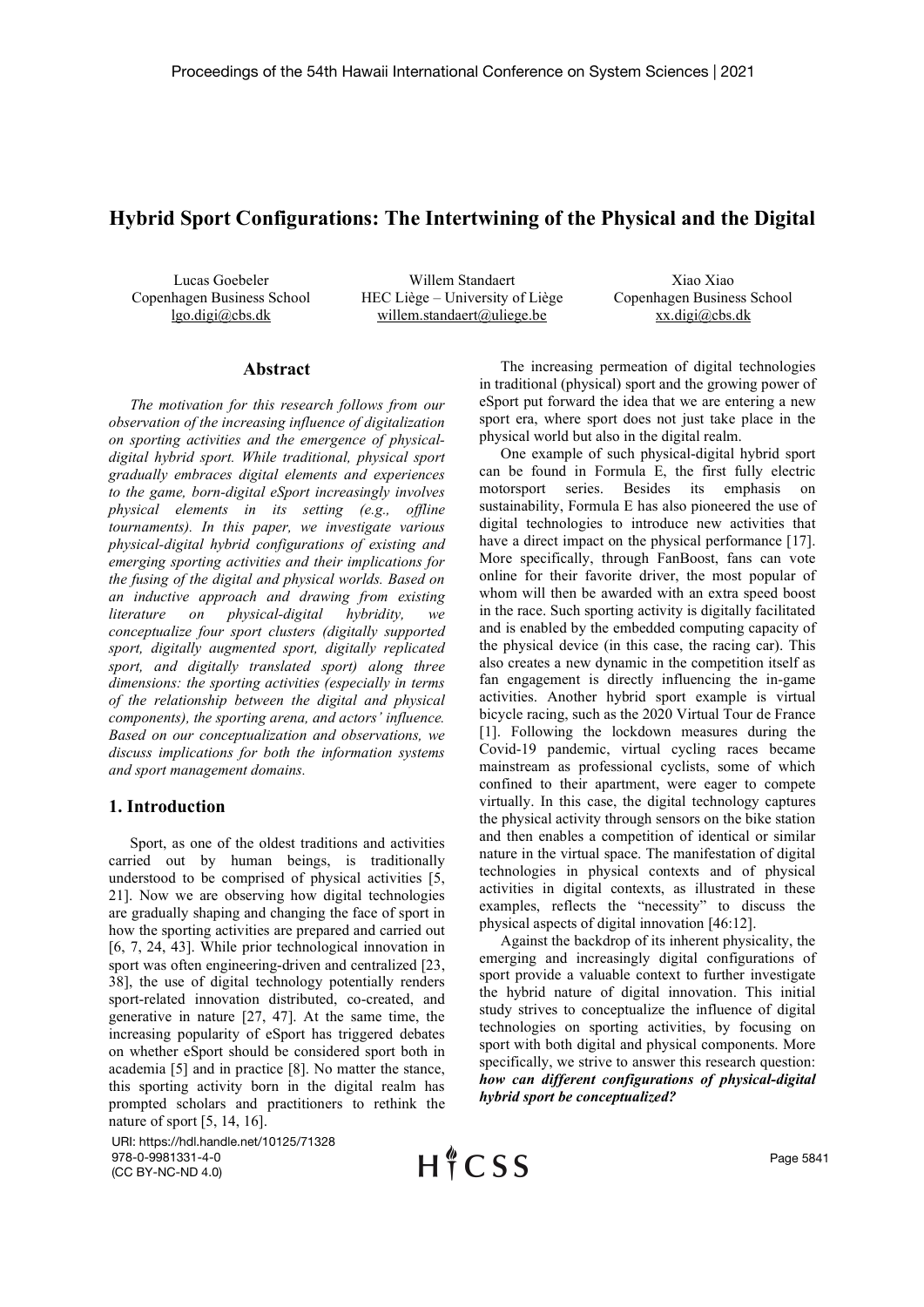We introduce the concept of physical-digital hybrid sport, in which the boundaries between what is physical and what is digital become blurred [25, 28]. Such hybridity, going beyond the mere coexistence of physical and digital, can be observed in the activities of the athletes [24], the role of other actors, such as the fans [17], and the 'arena' or context in which the sporting activities take place [33].

We believe that our conceptualization of hybridity in sport can serve a number of purposes. First, the sport industry provides a fertile ground to further understand a hybrid artifact/activity as well as to study the importance of physicality in digital innovation, as called for by IS scholars [3, 46]. It can therefore serve as a setting to observe and conceptualize different forms of hybridity that can be useful or applicable for other contexts. Second, revisiting and conceptualizing the nature of sport in the digital era, when digital technologies have permeated every aspect of our lives [45], will help us understand the continuous evolution of sport. Moreover, it can help sport organizations to better manage and "skate to where the puck is going to be, not where it has been."<sup>1</sup>

#### 2. Literature review

Scholars in sport management have defined sport as a physical activity that requires skill, is competitive in nature, and has a level of stability in its set-up and rules [5]. A key element that differentiates sport from games is the focus on competition [21] that revolves around testing a specific physical capability of human beings [36]. Further, the rules, procedures, and activities around such competition are set and stable, which speak to sport as a form of organization with its own institutional settings [5]. Therefore, existing research on sport in social science mostly studies such organizational and institutional nature of sport in understanding how sport organizations, as a specific and different type of business, conduct themselves in operations and management.

#### 2.1. Digitalizing traditional sport

On the topic of sport and digital technologies, existing research, both in sport management and in information systems, has focused on social media for fan engagement, data analytics for athlete recruitment and performance enhancement, and to a lesser extent, the facilitation of sport and sport business through new technologies. In terms of social media, studies have

been conducted to understand how individual players and sport organizations utilize social media to build identities and manage brands [2, 12], what drives sport consumers to engage with sport organizations through social media [20, 35], and how social media reflect and change the media landscape and power dynamics in sport [44]. On the data analytics side, research in IS has set out to understand the adoption of data analytics among sport organizations [6, 39], the value creation of data analytics for sport organizations [4, 37], and the design of sport-oriented analytics platforms [30]. Additionally, recent studies have addressed the facilitation of sport with digital technologies. Such studies observe the use of emerging technologies such as AR (augmented reality) to engage spectators as participants of the competition [34] or the use of AIbased evaluation systems in judged sports [7].

However, what should be noted is that research in this area is still in its nascent stage [13] and many of the studies, especially those in the IS domain, simply approach the phenomenon with the sport industry as yet another business context [43].

#### 2.2. Born-digital sport

With the rise and increasing popularity of eSport, a new research stream has emerged. Research on eSport revolves around the debate on the nature of eSport and whether it should be regarded as sport at all. Wagner [41] defined eSport as "an area of sport activities in which people develop and train mental or physical abilities in the use of information and communication technologies" (p. 182). He argues that the competition element in eSport makes it "sporty" and separates it from other video games. Similarly, other scholars point out that eSport possesses the element of physicality [16], in its requirement of fine motor movement that is measured by parameters such as the number of actions per minute [11].

On the other side of the aisle, Wright [42] argues that the physical activity in sport is one that cannot be undertaken at a distance and that distributed activities should therefore not be considered sport. Furthermore, Hallmann and Giel [14] argue that the lack of formal and stable organizational structure determines that eSport cannot be considered sport yet. Regardless of such debate, what is in consensus is the potential synergy between eSport and traditional sport for marketing [29] and fan engagement purposes [5].

In this study, we take the stand in recognizing the sport nature of eSport. As such, they represent a borndigital sport, i.e. sport performed mainly by digital means and competing on a digital platform.

<sup>1</sup> Quote often attributed to ice hockey player Wayne Gretzky.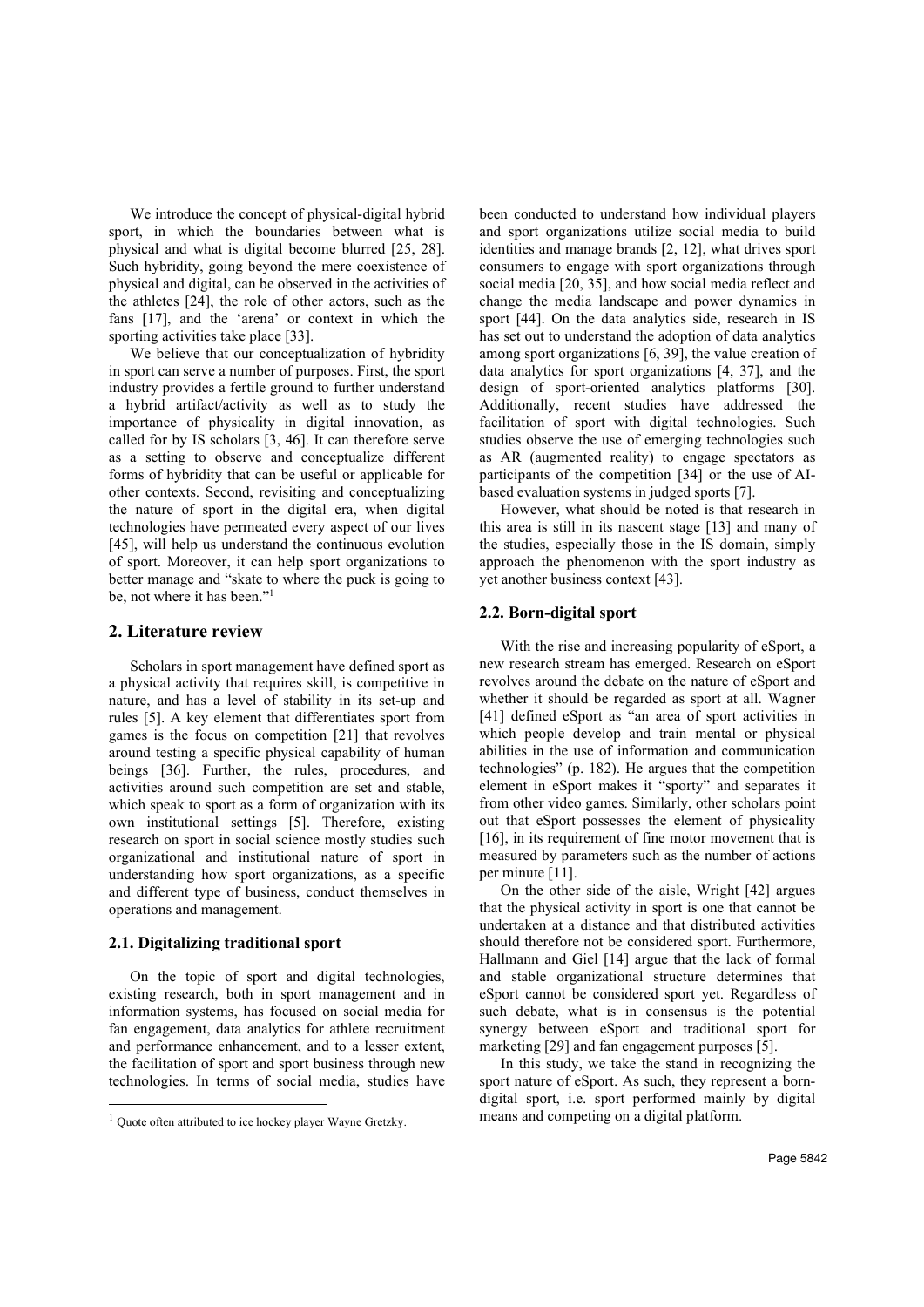## 2.3. A concept of physical-digital hybridity

By recognizing the sport nature of eSport, we need to address how the traditional physical and the emerging digital elements of sport encounter each other. One way to think of instances of such configurations is physical-digital hybrids. The concept of physical-digital hybridity has been considerably used to refer to combined material and digital artifacts [3, 9, 10] that involve micro-level encounters of loosely coupled physical and digital components [45]. Our understanding of hybridity in the context of this study departs from such micro-level conceptualization of relationships between software and hardware central to hybrid digital artifacts. Instead, we relate to the concept on a systemic or macro level, with activities involving either physical or virtual interactions between people and/or objects [25, 26]. So, while specific activities and objects can be material or digital, we conceptualize not their materiality<sup>2</sup> [19] but the physicality of their interaction, i.e. whether the interaction takes place physically or is digitally facilitated.

Hybrid configurations do not simply reflect the coexistence of physical and digital components but also their interaction or intertwining relationship [28]. Intertwining, as described by Robey et al. [28], is a powerful metaphor illustrating the mutual involvement of physical and digital elements. Their framework identifies four effects of intertwining relationships: reciprocal, i.e. they are mutually interdependent; strengthened through the reinforcement of one element by another; complementary to each other by compensating each other's weaknesses; interact with one another to create synergy, exceeding the simple combination of the individual elements. The framework also notes that not necessarily all four effects are present equally in every individual activity.

Such an understanding of intertwining relationships provides an initial basis to categorize and conceptualize the relationship between physical and digital elements in hybrid configurations of sport, as presented in the following sections.

#### 3. The traditional configuration of sport

To develop a framework of physical-digital hybrid sport, we first theorize on the dimensions that constitute the physical configuration of sport in a traditional sense. As defined above, sport is traditionally characterized as the physical activity performed in the form of an organized competition, which is governed by rules [36]. The organized competition can further be characterized by the spatial and temporal limitations of sport [21], i.e. it occurs in a specific time and place [43] and cannot be undertaken at a distance [42].

It can be synthesized that sport, as traditionally defined, is shaped by the physical activity that is governed by rules and structures (how activities interact with one another), in a physical location (the sporting arena), performed by the human athlete(s) (the actors), resulting in an outcome that is the competitive performance (Figure 1). We suggest the relationships between in-game activities, actors, and sporting arena as dimensions characterizing different configurations of sport. In the remainder of this section, we discuss how these three dimensions apply to traditional, physical sport. In the next sections, we build on these same dimensions to conceptualize how they change through digitalization.



Figure 1. Traditional configuration of sport

#### 3.1. In-game activities

To delineate what constitutes a sporting activity, we consider the extent to which activities directly and instantly impact the competitive performance. For instance, an athlete's training or a racing engineer's car preparation activities, do directly influence the resulting performance. However, considering the temporal limitations , i.e. momentary nature, attributed to sport [31], the sport performance happens at a specific time and therefore the result of the competition is based on the performance output during that specific moment in time. We therefore treat activities such as physical and mental training as preparatory activities, in contrast to what can be referred to as in-game activities. Such preparatory activities enhance the likelihood of a strong performance without instantly influencing the specific competitive performance output. On the other hand, fan activities happen in the same temporal limitation, but the impact is not considered direct. Hence, in-game activities are mostly limited to the physical activity performed by an athlete.

<sup>&</sup>lt;sup>2</sup> The *Oxford English Dictionary* defines materiality as "the quality" of being composed of matter" [48], whereas physicality is describes the quality of having a physical presence (perceived through senses) [49].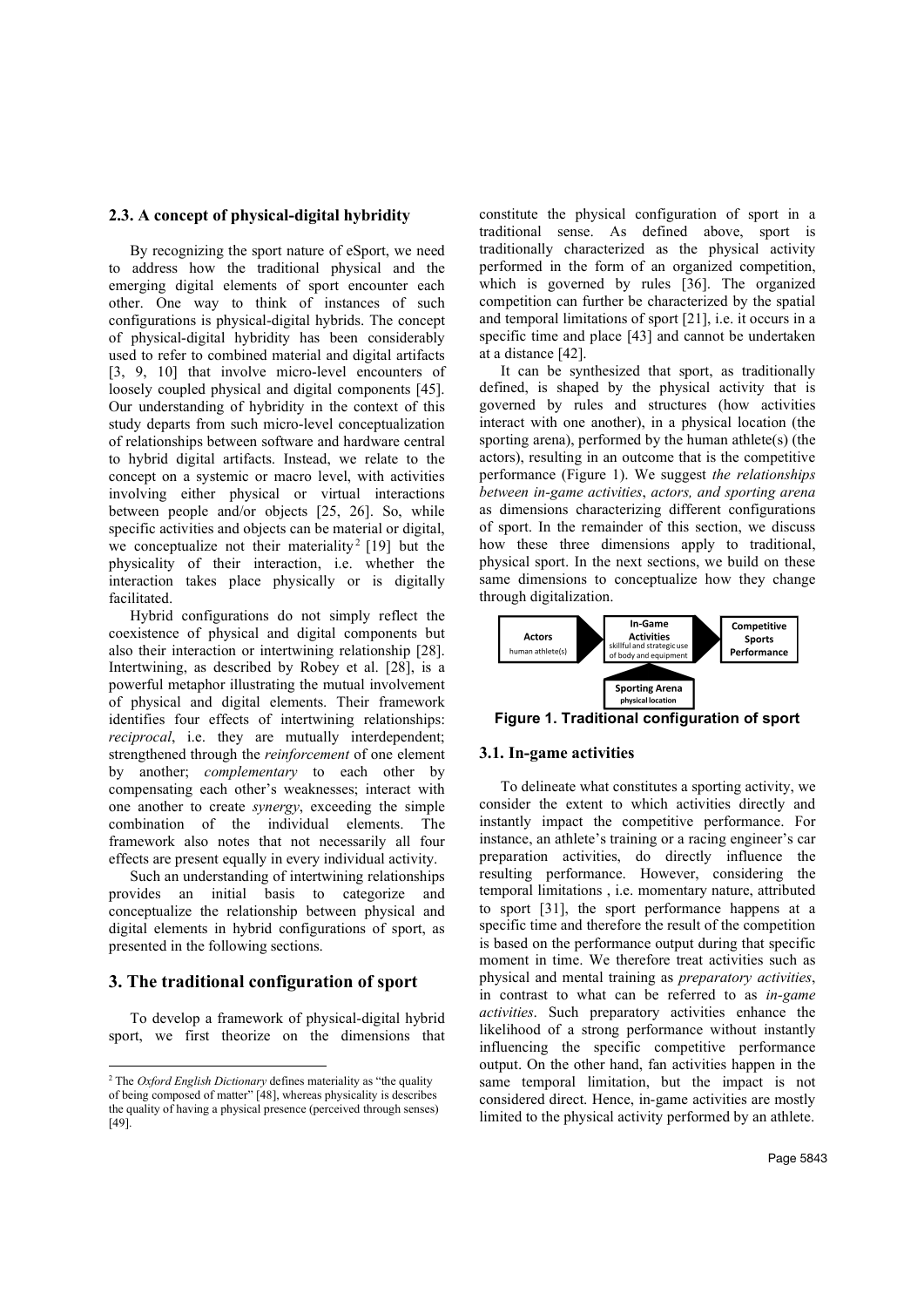This physical activity refers to or involves an athlete's skillful and strategic use of their body [18]. In some sport, this physical activity involves the athlete potentially interacting with equipment, i.e. a technological component [21] or "everyday artifact" [45], such as a ball, bat, or car. Some supporting activities, such as coaching (e.g. making substitutions) during a competition, can also have direct and instant impact and can be considered as in-game activities.

From these in-game activities, we can further distinguish activities that *create* the performance from activities that facilitate the competition and performance. Such facilitating activities refer to ones that govern the competition, such as judging and refereeing.

#### 3.2. Sporting arena

Considering the spatial and temporal limitations that are attributed to sport [31], the sporting arena can traditionally be considered as the physical location at which sport performance is created and where the competition takes place. Given the above understanding that the sport performance is created from the interactions of the various sporting activities, one could describe the physical arena as the place where the physical interaction of the competitive activities takes place [25].

As outlined in section 3.1., preparatory activities have an impact by increasing the likelihood of a good performance. However, due to the momentary nature of sport, only the in-game activities can be considered to be creating the performance output. Therefore, training facilities, dressing rooms, or health facilities are not considered to be part of the physical arena. Consequently, one could describe the physical arena as encompassing all physical interaction of competitive in-game activities.

Another aspect present in the physical, open-air arena is the unpredictability of environmental influences such as rain, wind, or temperature. These environmental conditions of the physical arena can have a direct impact on an athlete's performance. However, they are generally understood to, at least theoretically, affect everyone equally and are therefore a reinforcement of the strategic unpredictability of sport [31].

## 3.3. Actors of sport and their influence

The various sporting activities are performed by actors. Focusing on the in-game activities that create the sport performance as outlined in the previous section, we can make several distinctions to classify the various actors involved, as well as the influence they have on the performance.

Firstly, we can make a distinction of actors along the line of competitive and facilitating activities (see Section 3.1). Competitive actors are the ones performing the competitive activities. This can be the individual athlete performing a long jump or it can be a football team consisting of a number of athletes interacting with each other to create their team's performance. Non-competitive actors in contrast perform the facilitating activities. This includes actors such as judges, referees, or stewards.

Secondly, among the competitive actors we can observe three orders of proximity to the performed physical core activity. First order actors are closest in proximity and represent the athletes and teams themselves who are actively performing the physical activity. By definition, athletes exert a direct and instant physical influence on the sporting activity in question. Second order actors are in close proximity to the performed core activity without physically performing it themselves. They are often performing preparatory activities but can also engage in in-game supporting activities. Second order actors engaging in such supporting activities have mostly cognitive influence on the core activity through, for example, ingame strategizing in the case of coaches or team principles. Lastly, third order actors refer to the spectators, who are generally separated from the performance of the core activity. The influence of third order actors is, as suggested by practitioners, mostly an emotional influence [15] rather than a physical or cognitive influence. In academia the actual performance impact of fans is under debate with studies finding significant [32] as well as insignificant impacts [40].

# 4. Conceptualization of the hybrid configuration of sport

In this section, we present our categorization of physical-digital hybrid sport configurations. The traditional configuration of sport on the one hand and eSport on the other hand, represent the two extremes of a continuum of sport configurations, with the traditional sport mostly involving physical elements while eSport as born digital. In between these extremes, we place hybrid configurations of sport, where the fusing of physical and digital can be observed [3, 45].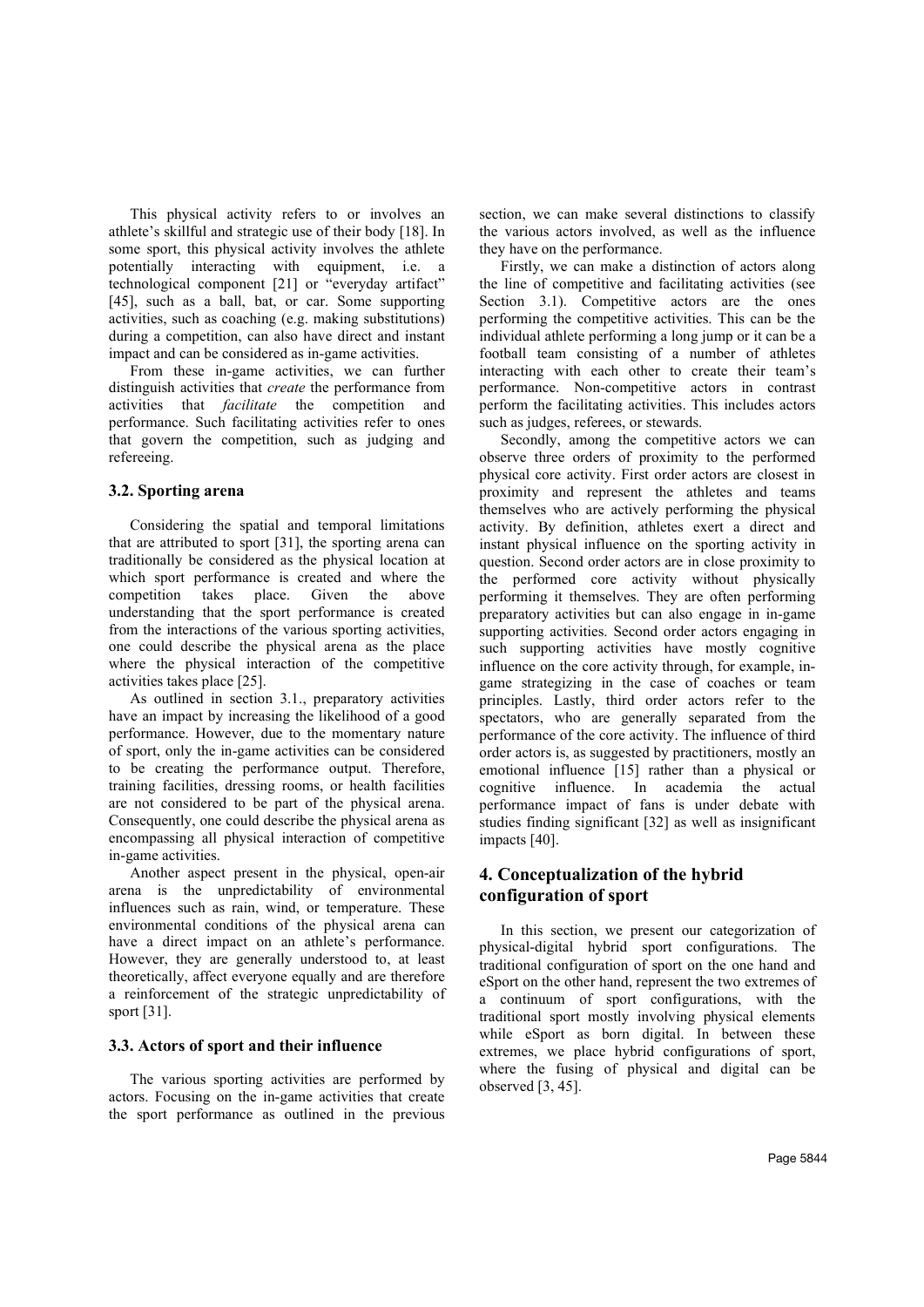| rable 1.1 our clusters or privsical-uightar hybrid sport comigurations |                |                                         |                                                                                                                                                                                                                                                                                                                                                                                                                                                                                 |                                                                                                                                                                                                                                                           |
|------------------------------------------------------------------------|----------------|-----------------------------------------|---------------------------------------------------------------------------------------------------------------------------------------------------------------------------------------------------------------------------------------------------------------------------------------------------------------------------------------------------------------------------------------------------------------------------------------------------------------------------------|-----------------------------------------------------------------------------------------------------------------------------------------------------------------------------------------------------------------------------------------------------------|
|                                                                        |                |                                         | In-Game Activities                                                                                                                                                                                                                                                                                                                                                                                                                                                              | Actors involvement and influence                                                                                                                                                                                                                          |
| Main Interaction in a                                                  | Physical Arena | <b>Digitally</b><br>supported<br>sport  | - The performance outcome is a direct result of a physical human input.<br>- Position of the digital component: peripheral, outside competition<br>- Role of the digital component: supporting but not altering<br>competition (e.g. non-competitive actors; preparatory activities);                                                                                                                                                                                           | - 1 <sup>st</sup> order: physical performance<br>$-2nd$ order: cognitive influence<br>- 3 <sup>rd</sup> order: no or emotional influence                                                                                                                  |
|                                                                        |                | <b>Digitally</b><br>augmented<br>sport  | - The performance outcome is dependent on a combination of physical<br>and digital inputs. A physical, often equipment-based, output is<br>captured digitally and augmented through a digitally mediated<br>feedback loop<br>- Position of the digital component: embedded in equipment as integral<br>part of the competition<br>- Role of the digital component: capturing performance and enabling<br>live feedback loops                                                    | - 1 <sup>st</sup> order: physical performance<br>$-2nd$ order: cognitive and physical<br>influence<br>- 3 <sup>rd</sup> order: emotional and physical<br>influence                                                                                        |
|                                                                        | Digital Arena  | <b>Digitally</b><br>replicated<br>sport | - The performance outcome is generated from a physical input that is<br>directly $(1:1)$ replicated in a digital arena. The 1:1 relationship leads to<br>one actor controlling only one avatar.<br>- Position of the digital component: becomes the location of the<br>competition<br>- Role of the digital component: full mediation of the physical input<br>while maintaining the original nature;                                                                           | - 1 <sup>st</sup> order: physical performance and<br>digital skill/knowledge<br>- 2 <sup>nd</sup> order: cognitive influence<br>- 3 <sup>rd</sup> order: non-competitive<br>participation through digital<br>engagement                                   |
|                                                                        |                | <b>Digitally</b><br>translated<br>sport | - The performance outcome is realized through the translation of a<br>physical input into a virtual activity of different nature. One input can<br>lead to many outputs, i.e. a player can control one or more avatars.<br>- Position of the digital component is the competition itself<br>- Role of the digital component: translating, realizing, and governing<br>the performance; translation of the physical input, radically changing<br>the original competitive nature | - 1 <sup>st</sup> order: physical performance and<br>digital skill/knowledge<br>$-2nd$ order: cognitive and potentially<br>digital influence<br>$-3rd$ order: potential digital influence;<br>non-competitive participation through<br>digital engagement |

Table 1. Four clusters of physical-digital hybrid sport configurations

We would like to emphasize that (1) such hybrid configurations are more than just the combination of the individual components, but result from the intertwining relationship of the physical and the digital components [28]; (2) with increasing digitalization, we observe a "move to the middle". In other words, all sport can be conceptualized as being hybrid in nature.

Our conceptualization of the hybrid configuration of sport is based on inductive reasoning. First, we collected evidence by observing a number of popular sports (among others basketball, football, motorsport, and cycling). We analyzed these sports across the three dimensions identified in section 3 (namely, the sporting activities, the actors involved, and the sporting arena). Second, we further analyzed the sporting activities by differentiating the physical and digital components that produce the sporting activities, as well as conceptualizing the different relationships between the different components. Third, we identified four clusters of configurations that display varying degrees of intertwining: digitally supported sport, digitally augmented sport, digitally replicated sport, and digitally translated sport (see Table 1).

In the next sections, we present and discuss the identified four clusters. The main interaction for the first two clusters is physical and located in the physical arena. In contrast, for the latter two clusters, the main interaction is facilitated digitally. They are carried out in a digital space that we refer to as the digital arena.

## 4.1. Digitally supported sport

Digitally supported sport includes most of the traditional sport, such as soccer, basketball, tennis, etc. In this cluster, digitalization is observed outside of the in-game activities. The competition remains as a direct physical output from a pure physical input. To put it differently, the digital component is not part of the competitive interaction and is playing a peripheral, supporting role. Hence, digital components in this cluster affect primarily facilitating or preparatory activities. Examples include technologies such as Hawkeye or VAR technologies implemented to improve the refereeing quality, A/VR assisted training sessions to improve the quality of athlete preparation, and the use of data analytics to assist the strategizing and cognitive decision making of coaches.

Central to the direct and physical relationship between input activities and performance output are the physical interactions taking place in a physical arena, such as a football stadium. This is in part due to the sport being set up around direct interactions of the human athletes, that are not and cannot be facilitated through digital technology.

This form of relationship and interaction does not afford the facilitation of second and third order actors' influence on the core activity. Therefore, the main actors that produce the sport performance are the athletes (or first order actors).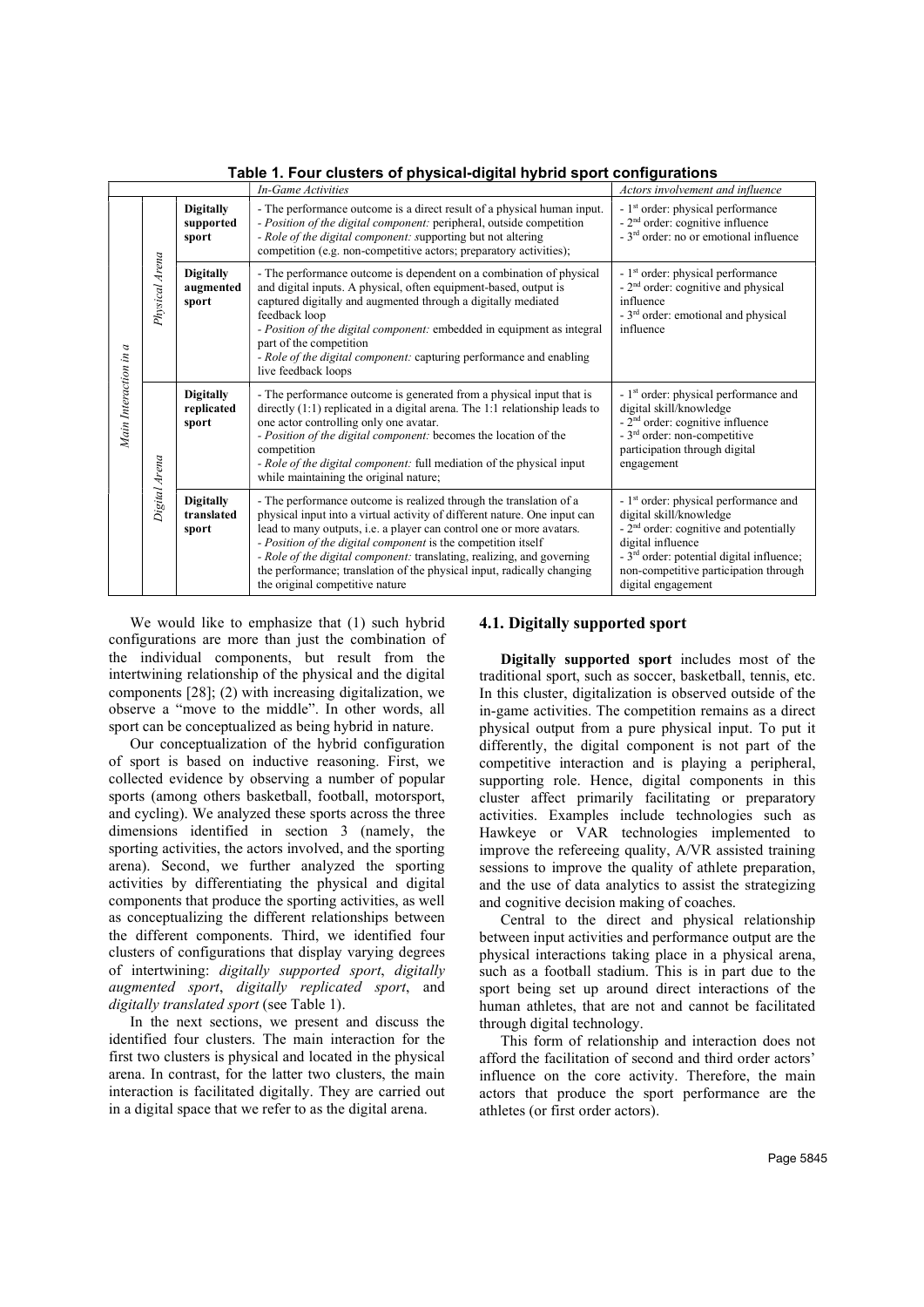In this cluster, despite the increasing presence of digital technologies, the core of the competition remains the competition of physical prowess.

#### 4.2. Digitally augmented sport

The second cluster we have identified is **digitally** augmented sport. Examples of such sport include modern motorsport. In this cluster, physical input (e.g., footing the speed paddle) generates physical output (e.g., racing speed). However, this physical output is generated through equipment (e.g. the racing car). In the example of motorsport, this equipment-based relationship allows for the augmentation of the performance output by digitally capturing the physical input in real-time, feeding it to a team of engineers who can analyze the data, provide live feedback, and adjust car settings remotely. Such a feedback loop is digitally mediated (through the electronic control unit built in the car), and hence the performance is dependent on physical input by the driver and digital input by the team engineer/principle/strategist. This shows that the digital components are embedded as integral parts of the competition. Another example of such embedded digital components is FanBoost in Formula E (as introduced above), in which the digitally facilitated engagement of spectators unlocks additional energy for the driver.

Hence, in this cluster of sport configuration, while the main activity is performed in a physical arena (e.g., the racetrack), the digital capabilities, embedded in equipment, allow for the potential augmentation of performance. Characteristic to this cluster is that the computational capabilities embedded in and connected to sporting equipment facilitate an opening for second (e.g., remote access to the car) and third order actors (e.g., FanBoost) to have a physical influence on the core activity performed by the athlete.

The difference between digitally augmented sport and the previous cluster of digitally supported sport is that the competition does not only concern the physical skills (e.g., driving skill in motorsports) but also the digital skills (e.g., how well the team analyzes and acts on the data) and, in some cases, popularity of the team and drivers (e.g., FanBoost). However, the competition can still carry on without the digital components (see Formula One in its old days), which makes it similar to a digitally supported sport while distinguishing it from the following two clusters.

## 4.3. Digitally replicated sport

Third, there is the cluster of digitally replicated sport, where for example virtual bike races are located. In this cluster, the digital component represents the one-to-one replication of the physical counterpart. Correspondingly, the sport performance depends on physical inputs, which are fully mediated through digital means and replicated in a digital arena. For instance, as a reaction to the pandemic restrictions, a shortened version of the Tour de France was carried out in such a way [1]. All participants were equipped with an internet-connected stationary bicycle. The bicycling activities performed on such station are then replicated in the virtual sphere, in which the real landscape and environment, such as the iconic Champs Élysées finish line in Paris, are simulated. The digital arena is also captured and displayed on the screen attached to the station, from which the participants can observe and monitor the situation of the competition (e.g., upcoming climbs, position in the competition). In this sense, the core of the competition (or what the competition is based on) remains unchanged (the physical capability, e.g., athletes' cycling skills). However, some skills become less important in the digital arena, for instance the ability to skillfully ride over cobbles. Similarly, the digital nature of the arena may require some additional skills/knowledge from the players (e.g., perceiving competitors position and activities based on the on-screen avatar), which are different from when the main interaction is located in a physical arena.

It is important to note that the digital component does not affect the input activity but facilitates a substitution of the competition and digitalization of the sporting activities and the arena, which becomes physically distributed (e.g. through the Zwift cycling platform). Because of the one-to-one relationship between the physical input and the digitally mediated output, little room is given to the potential influence of second and third order actors. While technically possible, the governing of this sport configuration focuses on maintaining the original nature of the physical activity. Instead of transforming the input activity, digital replication can be observed in this cluster of sport to engage in cognitive and preparatory activities (e.g., recruitment via simulator races or testing car set-ups in simulated physical environments) or to create a new form of engagement activities for spectators outside of the competition. As to the latter, cycling amateurs can compare their own performance to that of the professionals in the digital arena in realtime (e.g. the online L'Etape du Tour mass participation event on Zwift).

#### 4.4. Digitally translated sport

The final cluster of sport configurations is the digitally translated sport, to which eSport belongs. The main difference between digitally replicated sport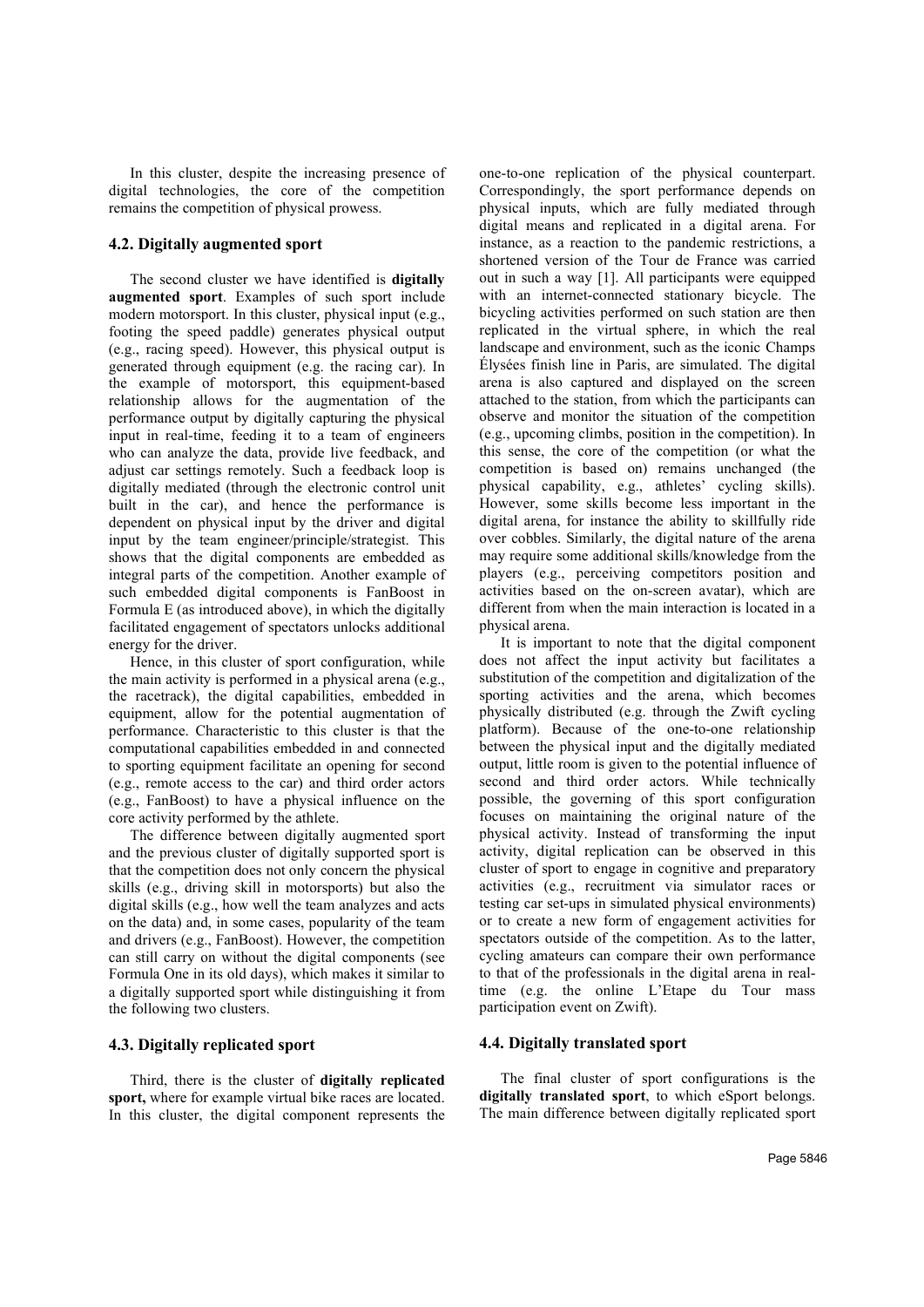and this cluster is that in the former, performance is replicated one-to-one in a digital arena, while in the latter, this is not the case. Even the eSport categories that simulate a physical sport (e.g., FIFA football), players compete through controllers. This physical input activity of manipulating the controller with speed and dexterity is translated into a virtually realized/computed skill (e.g. football, shooting, spellcasting). Therefore, the physical input is translated into performance of a different nature in a digital arena. In other words, the core of the competition is not based on traditional physical skills anymore, but motion skills such as dexterity. The translation of the skill is the key distinguishing factor between digitally replicated and translated sport, as sport performed in full simulator set-ups (e.g. racing cockpits in motorsport) do not show such translation and are instead replicating the skill. Full motion simulation eSport (e.g. virtual cycling, motorsport sim racing) therefore count as digitally replicated sport, forming the exception to eSport as digitally translated sport. A further distinction is that in translated sport, one person may control multiple "players" or avatars in-game.

In this cluster, all interactions are fully digital and correspondingly located in a digital arena. It is worth noting that in many cases, the facilitation of the competition, i.e. refereeing, is for the most part computed through game mechanics and embedded in the digital arena.

This cluster of sport drastically changes the perception of the physical activity performed by first order actors, tying right into the discussion of what constitutes a physical activity. Finally, this cluster is again characterized by full openness to second and third order actors. Their influence does not manifest as physical influence, but as influence on the digitally translated performance.

# 5. Revisiting the configuration of sport

## 5.1. Intertwining relationships between sporting activities

Across all four configurations, the various in-game activities remain as the central input to create the sport performance output. The rules of the game provide a structure according to which the different input activities interact and relate to each other in order to construct the performance output. However, where previously only physical activities constructed the performance output, digitalization has introduced digital forms of sporting activities. These digital activities can manifest as evolutions of traditional activities, e.g. from post-game to real-time analyses of performance data, or they can manifest as new activities, such as the popularity voting in the Formula E FanBoost mechanism. As with the traditional sporting activities, the distinction between digital ingame activities and digital preparatory activities can be made. Digital activities such as health or recruitment analytics fall into the category of digital preparatory activities. Digital in-game activities on the other hand include real-time data analytics for strategizing, remote adjustment of equipment settings, unlocking of performance boosts based on online voting, or computing and simulation of performances and competition environments.

We conceptualize the interplay between the physical and digital activities as different intertwining relationships. Across the four identified clusters of configurations, varying degrees of intertwining can be observed. The differences in the intertwining configurations depend on the role and position of the digital activities (and components in a broader sense), which will in turn characterize the competition.

The intertwined relationships, across all physicaldigital hybrid sport configurations, display the four effects of intertwined relationships identified by Robey et al. [28]. In all four configurations, intertwining of the physical and digital displays reciprocal relationships. However, the intertwined relationships for each configuration appear to be dominated by one of the three other effects: complementarity, synergy, and reinforcement.

Digitally supported sport is characterized by a relationship where the physical component directly creates the output without being modified in nature. The digital component exists in parallel to *reinforce* and support non-essential elements. This results in a potentially higher performance without having affected the nature/core of the competition.

Digitally augmented sport is characterized by the synergistic interaction of physical and digital components, which results in a new form of outcome exceeding the individual components. Both components become integral parts of the competition.

Digitally replicated sport displays an intertwined relationship where the physical component is directly represented or replicated in the digital realm. This form of intertwining benefits from complementary strengths of the components by maintaining the nature/core of the physical competition while being performed in the digital realm. The digital component fully mediates the physical input and virtually simulates the physical arena (i.e., the environment of the competition. It is important to note how the digital components are intentionally embedded in the competition context in a way as to not give new meaning, direction and function to the core of the competition [22].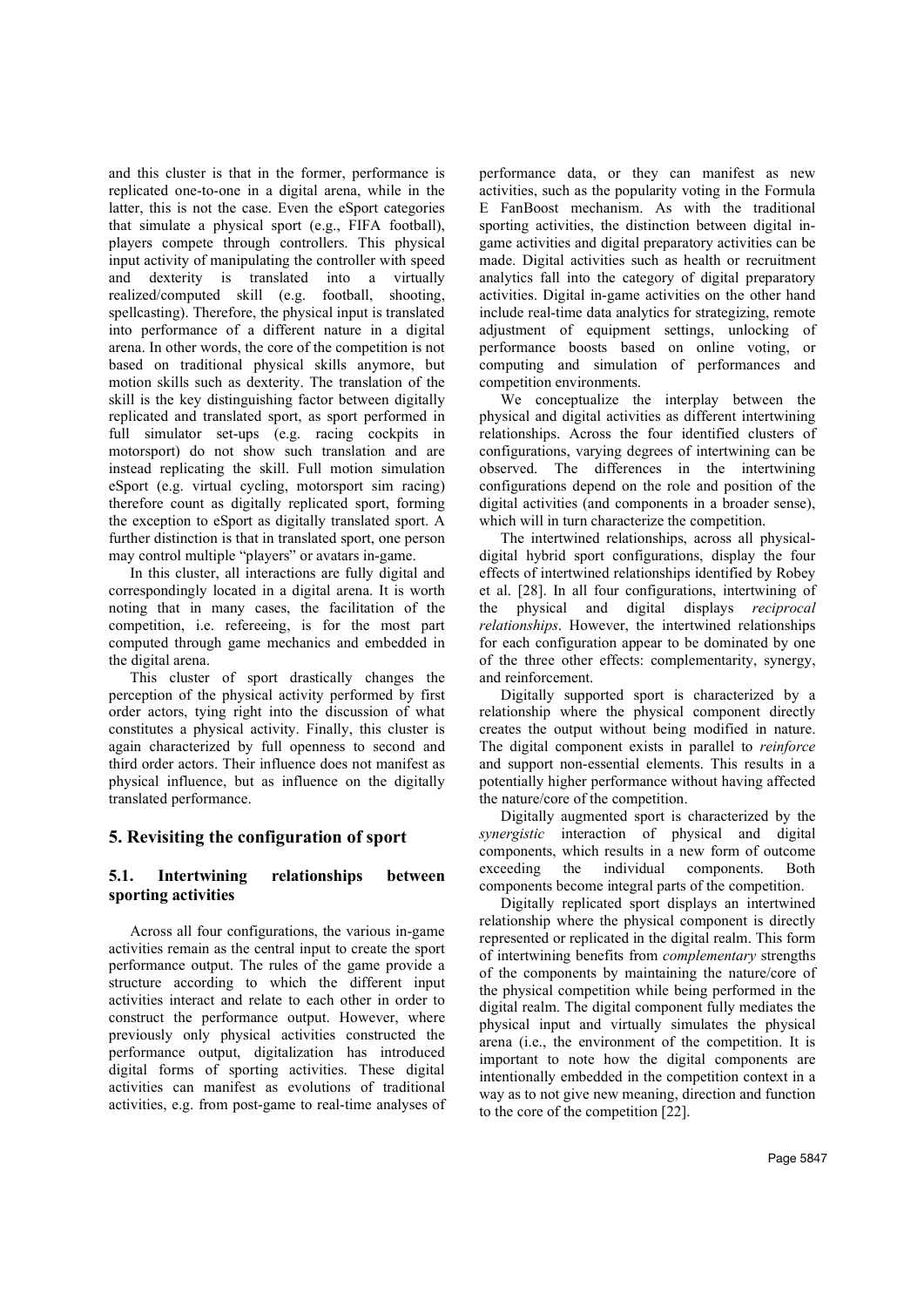Finally, in digitally translated sport, the intertwined relationship similarly relates to the transfer of the physical component to the digital realm. However, this translation radically changes the nature of the original input (rather than simply replicating the physical activities as in the previous category). The digital component realizes and simultaneously governs the performance and is at the center of the competition. This form of intertwining strongly relates to the synergy effect, as it combines physical and digital components to create something new, exceeding the individual components.

## 5.2. Emergence of the digital arena

In line with our delineation above, the arena is understood as the location where the competitive ingame activities interact. Digital technologies introduce a possibility to extend or even substitute the physical arena. We observe that digital technologies enable the distributed performance of competitive sporting activities (e.g. the physical distribution of athletes in virtual bike races) where the interactions between activities are digitally facilitated [25]. Therefore, the understanding of the digital arena encompasses the locations where these digital sporting activities are performed or interact, such as digital platforms, virtual environments, or social media engagement platforms.

As shown in Table 1, physical-digital hybrid sport can be differentiated according to whether the main interaction occurs as a physical or virtual interaction [25], i.e. in the physical or digital arena.

The element of environmental unpredictability that is characteristic in the physical arena is not equivalently present in the digital arena. In cases where the digital arena serves not as an expansion to the physical realm but substitutes it, this unpredictability therefore would have to be simulated to achieve the same effect.

#### 5.3. Enabling new forms of actor(s) influence

We observe that digital technologies are changing how the different orders of actors can influence the performed activity. The influence of athlete(s) as first order actor(s) remains unchanged as they physically perform the core activity. However, the intertwining of the physical core activity with digital activities introduces an opening for additional participants. Equipment embedded with computing capabilities enables, for example, remote control access or the conditional unlocking of abilities or resources. As a consequence, second order actors can directly implement their cognitive input (e.g. changing engine settings via remote control) and third order actors can influence/trigger conditions that affect the core activities (e.g. FanBoost). This implies that digital technologies facilitate the possibility for second and third order actors to have a direct influence on the performance of the core activity.

## 5.4. Updated framework of sport configurations

In Figure 2, we revise the framework of traditional sport configuration (see Figure 1) to account for the impact of digitalization on the different dimensions. Firstly, technologies digitalize existing sporting activities and introduce new digital activities that intertwine with physical ones to create new forms of competition and sport performance. Secondly, the sporting arena as location of the main interaction is no longer limited to a specific physical location but can be digital and distributed. Finally, digital technologies facilitate new forms of influence allowing all three orders of actors to participate.



Figure 2. Physical-digital hybrid configuration of sport

# 6. Implications

#### 6.1. Implications for IS research

In this paper, we have focused on the sport context and investigated the different intertwining relationships of digital-physical hybrid activities. Specifically, we utilize such context to illustrate and conceptualize the interdependence of digital and physical components and to introduce an ontology of hybrid configurations.

This initial study, which is part of a larger research project on sports digitalization, extends our understanding of the fusing of the digital and physical worlds [3, 45]. In the intertwining of components that we conceptualized, physical and digital elements are jointly shaping the physical environments and reality.

By examining the various sport configurations, we have observed that what constitutes sport places an inherent physicality at its heart. The fundamentality of sport being performed through physical activities delimits potential digital innovations, since if it were to be fully digital, it would not be considered sport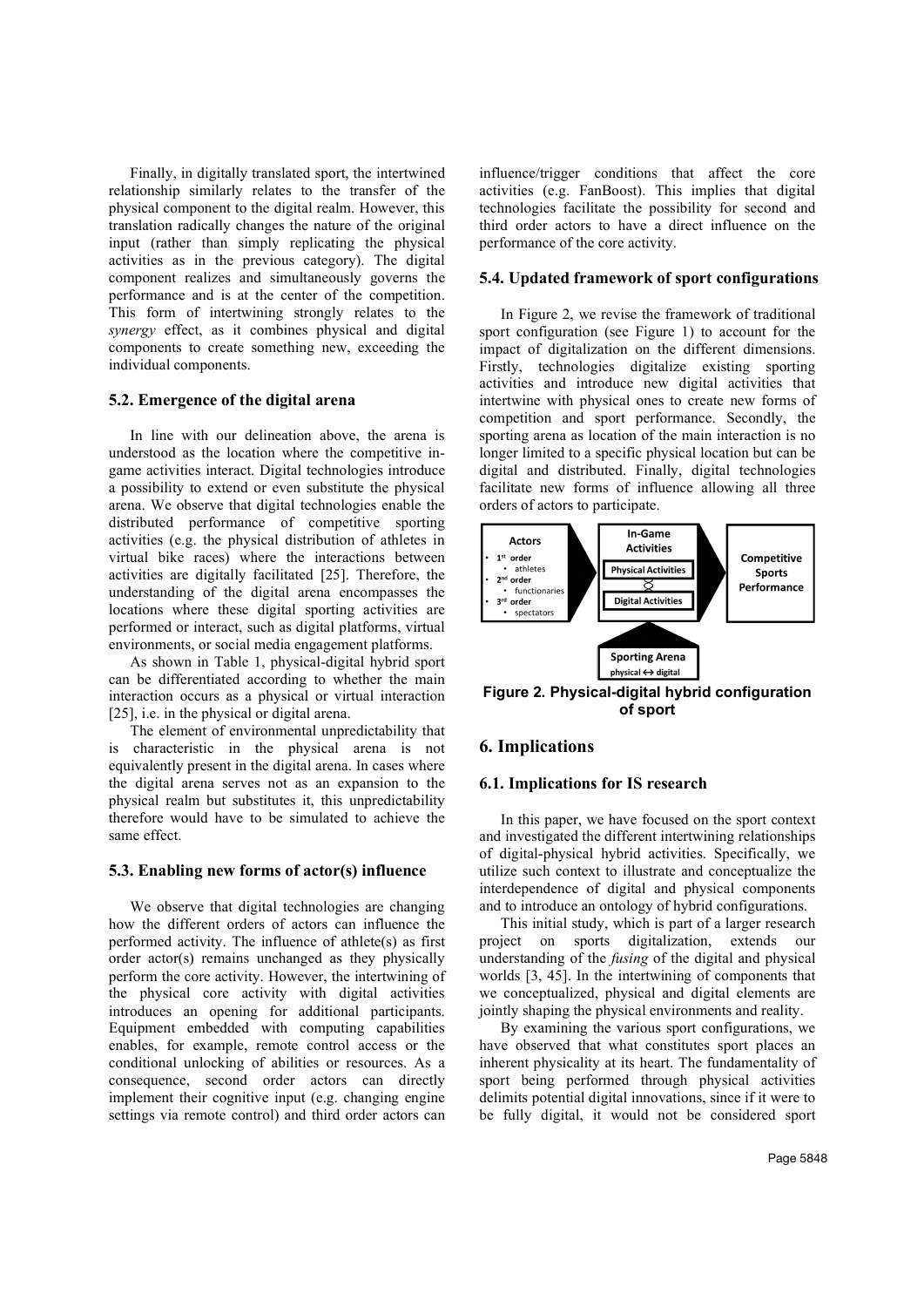anymore. In this regard, the sport context proves to be a fertile ground to further investigate how digital technologies interact with such unique physical settings.

Furthermore, our conceptualizations provide some preliminary insights into the role of a context's physical aspects on the leverage points of digital innovation [22]. On the one hand, we can for instance observe how the sport context creates a boundary to the sensible digitalization of activities. Some aspects of sport are intentionally not digitalized to maintain the inherent physical sporting nature. This reinforces the notion that in certain contexts, uniquely physical value can exist and cannot be captured through digital means [46]. On the other hand, we observe that sport configurations that engage in replication and augmentation rely heavily on pre-existing equipment, e.g. cars or bikes. In these instances, the engineered transmission of the physical activity allows us to digitally measure an input as well as to augment an output. Specifically, we see purposeful and sensible digitalized activities in situations where functionality has already been inscribed into a material bearer [10]. These observations suggest that sensible digitalization of real-world phenomena might prove especially challenging in situations of non-material, purely physical interactions – imagine for instance the physical effects of a hit in boxing.

#### 6.2. Implications for Sport Management

From a sport management perspective, our work provides an initial framework for conceptualizing the physical-digital hybrid nature of sport. Understanding the potential role and positioning of digital components in sport configurations provides insight and guidance on how technologies interact with the existing structure of a given sport. Our conceptualization has revealed that the position of the digital component in sporting activities determines to what extent the activities can be open to second or third order actors, due to the fact that only the digital component is malleable and hence can be connected to actors that were previously not directly involved in performing the sport. Further, sport that involves hardware (e.g., car, bike, etc.) offers more opportunities for digitalization in terms of intertwining digital and physical components. Therefore, sport management can focus on the introduction and positioning of the digital component to understand the potential of utilizing digital means for training purposes or to enhance fan engagement.

Another notable observation concerns non-human actors. Looking at eSport, we can already observe activities performed by computed machine actors. How non-human actors engage in competitive activity in the

future and whether this will still be considered "sport" can be further discussed. One could for instance imagine a fifth cluster of sport configurations that could be referred to as digitally transformed sport. An example for such a configuration could be autonomous drone racing [33], in which the competitive physical activity is not performed by a human actor, but instead by a machine actor.

## 7. References

[1] Adi Gaskell, "Is The Virtual Tour De France The Next Stage In The Evolution Of ESports?", Forbes, 2020.accessed July 8, 2020 https://www.forbes.com/sites/adigaskell/2020/ 07/03/is-the-virtual-tour-de-france-the-next-stage-in-theevolution-of-esports/#3589f76d7f73

[2] Anagnostopoulos, C., P. Parganas, S. Chadwick, and A. Fenton, "Branding in pictures: using Instagram as a brand management tool in professional team sport organisations", European Sport Management Quarterly 18(4), 2018, pp. 413–438.

[3] Baskerville, R.L., M.D. Myers, and Y. Yoo, "Digital First: The Ontological Reversal and New Challenges for Information Systems Research", MIS Quarterly 44(2), 2020, pp. 509–523.

[4] Caya, O., and A. Bourdon, "A Framework of Value Creation from Business Intelligence and Analytics in Competitive Sports", 49th Hawaii International Conference on System Sciences, (2016), 1061–1071.

[5] Cunningham, G.B., S. Fairley, L. Ferkins, et al., "eSport: Construct specifications and implications for sport management", Sport Management Review 21(1), 2018, pp.  $1-6$ .

[6] Davenport, T.H., Analytics in Sports: The New Science of Winning, 2014.

[7] Decoster, C., and W. Standaert, "Collective Intelligence in the Context of Sports Performance Evaluation", ACM Collective Intelligence, (2020).

[8] Elsam, S., "Interview: Tim Reichert, FC Schalke 04 Esports – Traditional Teams Need to Approach Esports in a 'Bigger Way'", 2018.accessed July 8, 2020 https://

esportsobserver.com/tim-reichert-schalke-04-interview/ [9] Faulkner, P., and J. Runde, "Technology Objects,Social Positions and The Tranformational Model of Social

Activity", MIS Quarterly 37(3), 2013, pp. 803–818. [10] Faulkner, P., and J. Runde, "Theorizing the digital object", MIS Quarterly 43(4), 2019, pp. 1279–1302.

[11] Funk, D.C., A.D. Pizzo, and B.J. Baker, "eSport management: Embracing eSport education and research opportunities", Sport Management Review 21(1), 2018, pp.  $7-13.$ 

[12] Geurin, A.N., and L.M. Burch, "User-generated branding via social media: An examination of six running brands", Sport Management Review 20(3), 2017, pp. 273– 284.

[13] Gruettner, A., "What we know and what we do not know about digital technologies in the sports industry", 25th Americas Conference on Information Systems, (2019). [14] Hallmann, K., and T. Giel, "eSports – Competitive sports or recreational activity?", Sport Management Review